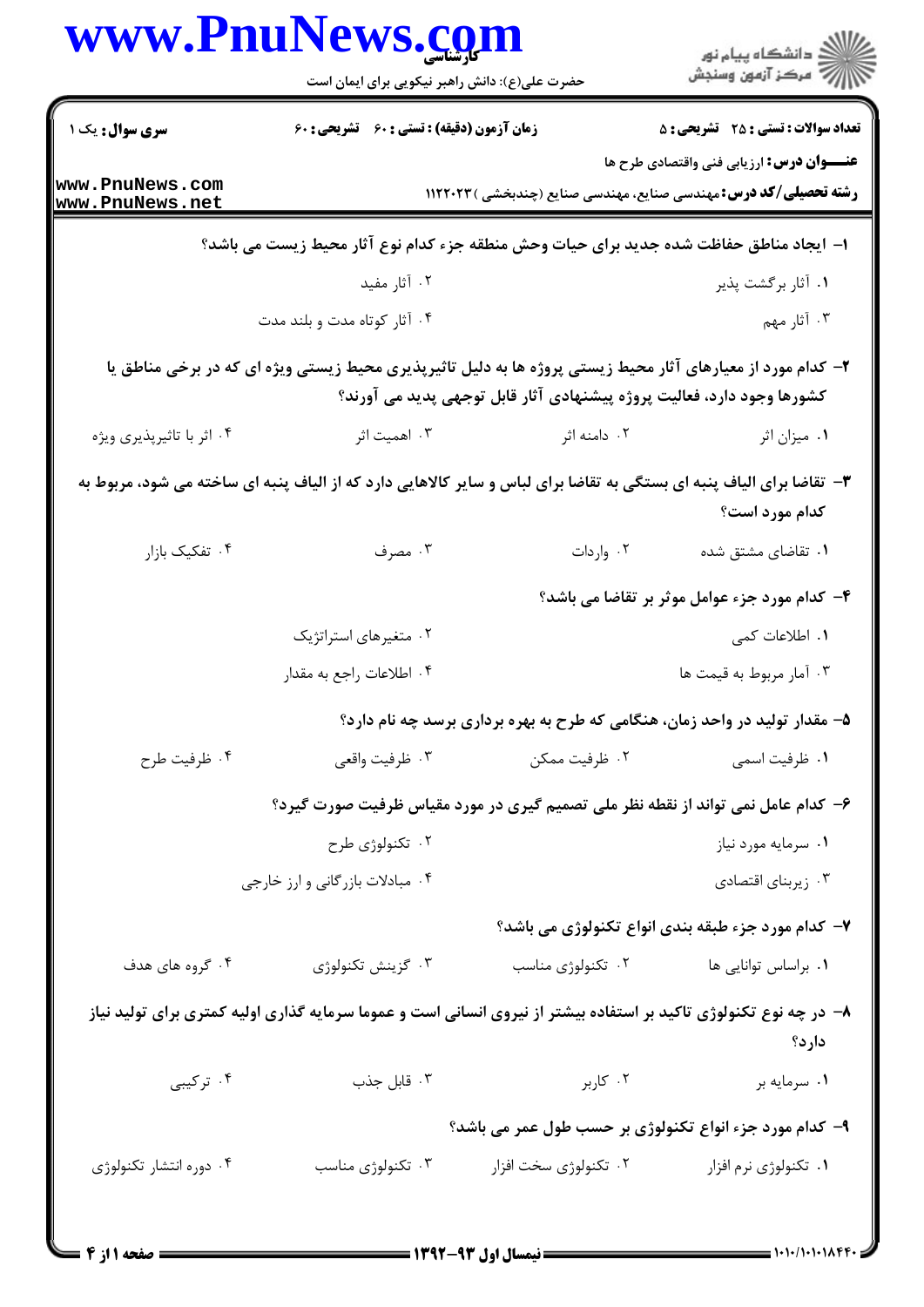|                                        | www.PnuNews.com                                                                                                   |                                                                          | ر<br>دانشڪاه پيام نور)<br>ا∛ مرڪز آزمون وسنڊش             |
|----------------------------------------|-------------------------------------------------------------------------------------------------------------------|--------------------------------------------------------------------------|-----------------------------------------------------------|
|                                        | حضرت علی(ع): دانش راهبر نیکویی برای ایمان است                                                                     |                                                                          |                                                           |
| <b>سری سوال : ۱ یک</b>                 | زمان آزمون (دقیقه) : تستی : 60 گشریحی : 60                                                                        |                                                                          | <b>تعداد سوالات : تستي : 25 - تشريحي : 5</b>              |
| www.PnuNews.com<br>www.PnuNews.net     |                                                                                                                   | <b>رشته تحصیلی/کد درس:</b> مهندسی صنایع، مهندسی صنایع (چندبخشی ) ۱۱۲۲۰۲۳ | <b>عنـــوان درس:</b> ارزیابی فنی واقتصادی طرح ها          |
|                                        | +ا– به حداقل رسانیدن اثرات منفی و به حداکثر رسانیدن اثرات مثبت و توسعه تکنولوژی های سازگار با محیط اطراف مفهوم    |                                                                          | كدام گزينه است؟                                           |
| ۰۴ ماهيت تكنولوژي                      | ۰۳ طبقه بندی تکنولوژی                                                                                             | ۰۲ ارزیابی تکنولوژی                                                      | ٠١ گزينش تكنولوژى                                         |
|                                        | 11– طرح هایی که از انرژی خورشیدی یا انرژی باد استفاده می کنند مربوط به کدام مورد می باشد؟                         |                                                                          |                                                           |
| ۰۴ حمل و نقل                           | ۰۳ شرایط جوی و محلی                                                                                               | ۰۲ سابقه صنعتی محل                                                       | ۰۱ شرایط زندگی                                            |
|                                        |                                                                                                                   | ۱۲- مدلی که کمترین هزینه حمل و نقل را در بر دارد چه نام دارد؟            |                                                           |
| ۰۴ میانه                               | ۰۳ امتیاز دهی وزنی                                                                                                | ۰۲ مرکز ثقل                                                              | ٠١ حمل ونقل                                               |
|                                        |                                                                                                                   |                                                                          | ۱۳- کدام مورد جزء مراحل اساسی مهندسی طرح <u>نمی</u> باشد؟ |
|                                        | ۰۲ بررسی ها و آزمایش های مقدماتی                                                                                  |                                                                          | ٠١ منابع مالي                                             |
| ۰۴ گزینش و مشخصات ماشین آلات و تجهیزات |                                                                                                                   |                                                                          | ۰۳ بررسی و گزینش شیوه تولید                               |
|                                        | ۱۴– مشخص نمودن فعالیت های یک پروژه بصورت ترسیمی که در آن روابط بین فعالیت ها به طور کامل معین شده باشد چه نام     |                                                                          | دارد؟                                                     |
| ۰۴ زمانبندی                            | ۰۳ شبکه                                                                                                           | ۰۲ کنترل                                                                 | ٠١ ارزيابي                                                |
|                                        | 1۵- برای برنامه ریزی و کنترل زمان و هزینه اجرای یک پروژه در مراحل مختلف، از تکنیک های مختلفی استفاده می شود که از |                                                                          | جمله این تکنیک ها، تکنیک  می باشد.                        |
| ۰۴ شبکه                                | GERT . ٣                                                                                                          | PERT .٢                                                                  | CPM.                                                      |
|                                        |                                                                                                                   |                                                                          | ۱۶- کدام مورد جزء تکنیک PERT می باشد؟                     |
| $PM \cdot$ ۴                           | OMIS .r                                                                                                           | ۰۲ برأورد زمان با بدبيني                                                 | ۰۱ زمان پیش بینی                                          |
|                                        | ١٧- اگر هزينه حق امتياز بر حسب واحد محصول پرداخت شود، اين هزينه جزء كدام هزينه ها قرار مي گيرد؟                   |                                                                          |                                                           |
|                                        | ۰۲ بهره طی دوره اجرای طرح                                                                                         |                                                                          | ۰۱ پیش بینی نشده                                          |
|                                        | ۰۴ دوره راه اندازی                                                                                                |                                                                          | ۰۳ بهره برداری                                            |
|                                        | 18- وام هایی که مدت بازپرداخت شان کمتر از یکسال است و وام های جاری نامیده می شود، تعریف کدام وام می باشد؟         |                                                                          |                                                           |
| ۰۴ هیچ کدام                            | ۰۳ میان مدت                                                                                                       | ۰۲ بلند مدت                                                              | ۰۱ کوتاه مدت                                              |
|                                        |                                                                                                                   | ۱۹- مدت زمان کسب سرمایه اولیه پروژه از محل عایدات آن چه نام دارد؟        |                                                           |
| ۰۴ معيار غير تنزيلي                    | ۰۳ دوره بازگشت                                                                                                    | ۰۲ معیار تنزیلی                                                          | ۰۱ فوريت                                                  |
| = صفحه 2 از 4                          |                                                                                                                   |                                                                          |                                                           |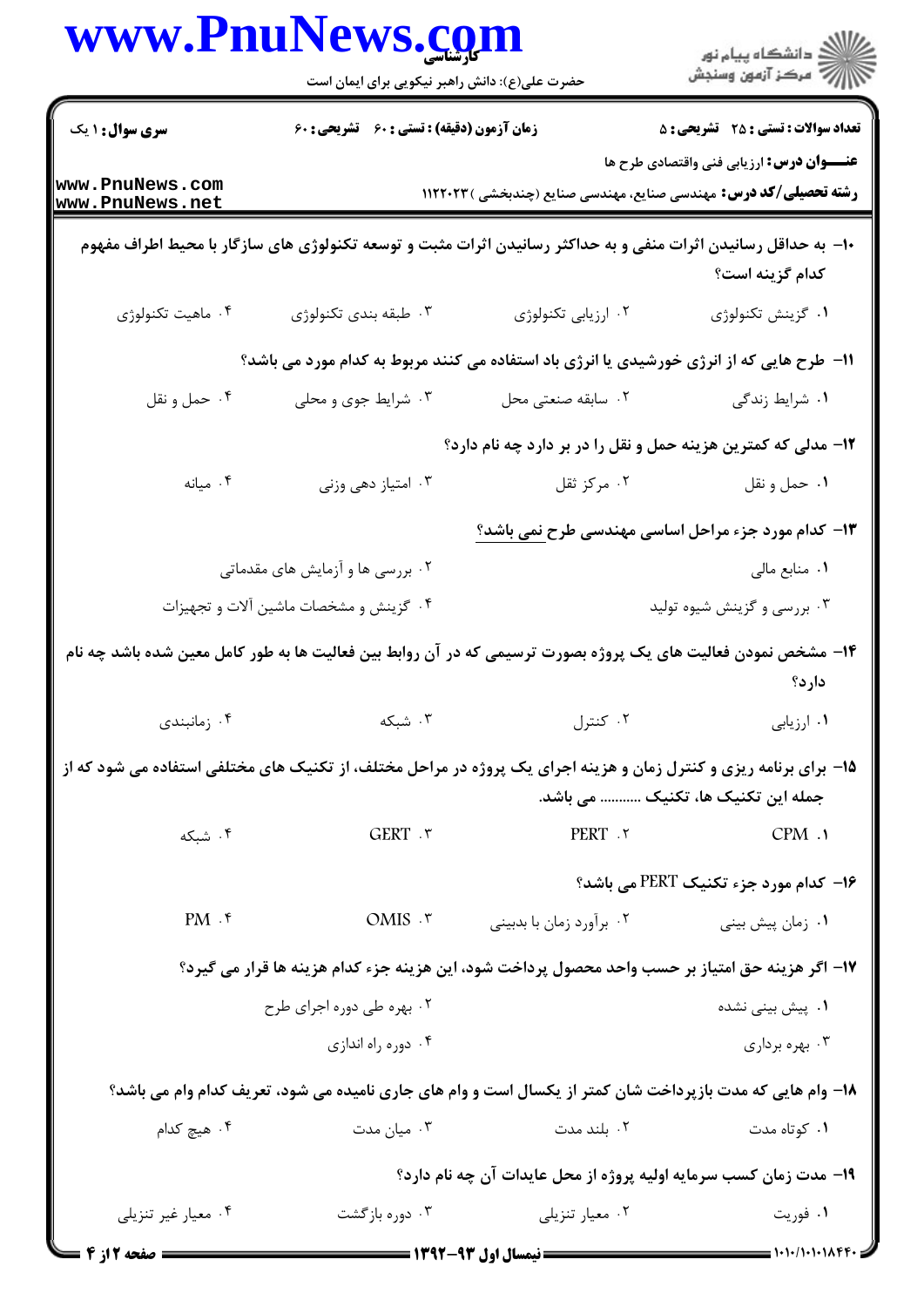|                                    | www.PnuNews.com<br>حضرت علی(ع): دانش راهبر نیکویی برای ایمان است                                        | ≦ دانشڪاه پيام نور<br>ج‴ مرڪز آزمون وسنڊش                                                                                             |  |  |
|------------------------------------|---------------------------------------------------------------------------------------------------------|---------------------------------------------------------------------------------------------------------------------------------------|--|--|
| <b>سری سوال : ۱ یک</b>             | زمان آزمون (دقیقه) : تستی : 60 تشریحی : 60                                                              | <b>تعداد سوالات : تستی : 25 ۔ تشریحی : 5</b>                                                                                          |  |  |
| www.PnuNews.com<br>www.PnuNews.net |                                                                                                         | <b>عنـــوان درس:</b> ارزیابی فنی واقتصادی طرح ها<br><b>رشته تحصیلی/کد درس:</b> مهندسی صنایع، مهندسی صنایع (چندبخشی ) ۱۱۲۲۰۲۳          |  |  |
|                                    |                                                                                                         | <b>۲۰</b> - چه زمانی پروژه قبول می شود؟                                                                                               |  |  |
|                                    | ۲. BCR>1 یا NBCR>0 باشد.                                                                                | 1. BCR=1 يا NBCR=0 باشد.                                                                                                              |  |  |
|                                    | NBCR=1 یا NBCR=1 باشد.                                                                                  | ۳. BCR<1 یا NBCR<0 باشد.                                                                                                              |  |  |
|                                    |                                                                                                         | <b>۲۱- ارزش فعلی خالص یک پروژه با افزایش نرخ تنزیل چه تغییری می کند؟</b>                                                              |  |  |
|                                    | ۲. افزایش می یابد.                                                                                      | ٠١. يكنواخت افزايش مي يابد.                                                                                                           |  |  |
|                                    | ۰۴ يکنواخت کاهش مي يابد.                                                                                | ۰۳ کاهش می یابد.                                                                                                                      |  |  |
|                                    |                                                                                                         | ۲۲- معمول ترین روش ارزشیابی سرمایه گذاری که برای پروژه های کوچک مورد استفاده قرار می گیرد چیست؟                                       |  |  |
|                                    | ۰۲ دوره بازگشت                                                                                          | ۱. نرخ بازدهی                                                                                                                         |  |  |
|                                    | ۰۴ نرخ بازده داخلی                                                                                      | ۰۳ جریان نقدی تنزیل شده                                                                                                               |  |  |
|                                    |                                                                                                         | ۲۳- مفهوم کدام گزینه عبارتست از کلیه هزینه های صرف شده برای تعمیر و نگهداری کلیه ماشین آلات و تجهیزات؟                                |  |  |
|                                    | ۰۲ هزینه نیروی انسانی                                                                                   | ۰۱ هزینه تعمیرات و نگهداری                                                                                                            |  |  |
|                                    | ۰۴ هزينه ارتباطات                                                                                       | ۰۳ هزينه آب                                                                                                                           |  |  |
|                                    |                                                                                                         | <b>۳۴</b> − در کدام روش ضریب کاهش α بایستی مشخص باشد و ارزش دفتری پس از عمر مفید دارایی الزاما مساوی ارزش اسقاط<br>دارایی نخواهد بود؟ |  |  |
|                                    | ٠٢ روش مجموع ارقام سنوات                                                                                | ۰۱ روش خطی                                                                                                                            |  |  |
|                                    | ۰۴ روش واحد محصول                                                                                       | ۰۳ روش نزولی                                                                                                                          |  |  |
|                                    |                                                                                                         | ۲۵– آن دسته از هزینه هایی که در طول یک مدت زمان مشخص علیرغم نوسان زیاد در سطح فعالیت ها، ثابت و بدون تغییر<br>باقی می ماند؟           |  |  |
| ۰۴ نیمه ثابت                       | ۰۳ نیمه متغیر                                                                                           | ۰۲ ثابت<br>۰۱ متغبر                                                                                                                   |  |  |
|                                    | سوالات تشريحى                                                                                           |                                                                                                                                       |  |  |
| <u>۱،۰۰ نمره</u>                   | ا- آثار محیط زیستی پروژه ها به تفکیک نوع پروژه ها را بنویسید؟ و برای هر کدام دو مورد نام ببرید.         |                                                                                                                                       |  |  |
| ۱،۰۰ نمره                          | ۲– انواع آثار محیط زیستی به تفکیک اثرگذاری بر محیط را نام ببرید و اثر بر اقلیم و کیفیت هوا را شرح دهید. |                                                                                                                                       |  |  |
| ۱،۰ <u>۰ نمره</u>                  |                                                                                                         | ۳- عواملی که پتانسیل بازار را برای یک صادر کننده محدود می نماید را نام ببرید.                                                         |  |  |
| <u> ۱،۰۰ نمره</u>                  |                                                                                                         | ۴- رقابت را توضیح داده و دلایل موفقیت را بنویسید.                                                                                     |  |  |